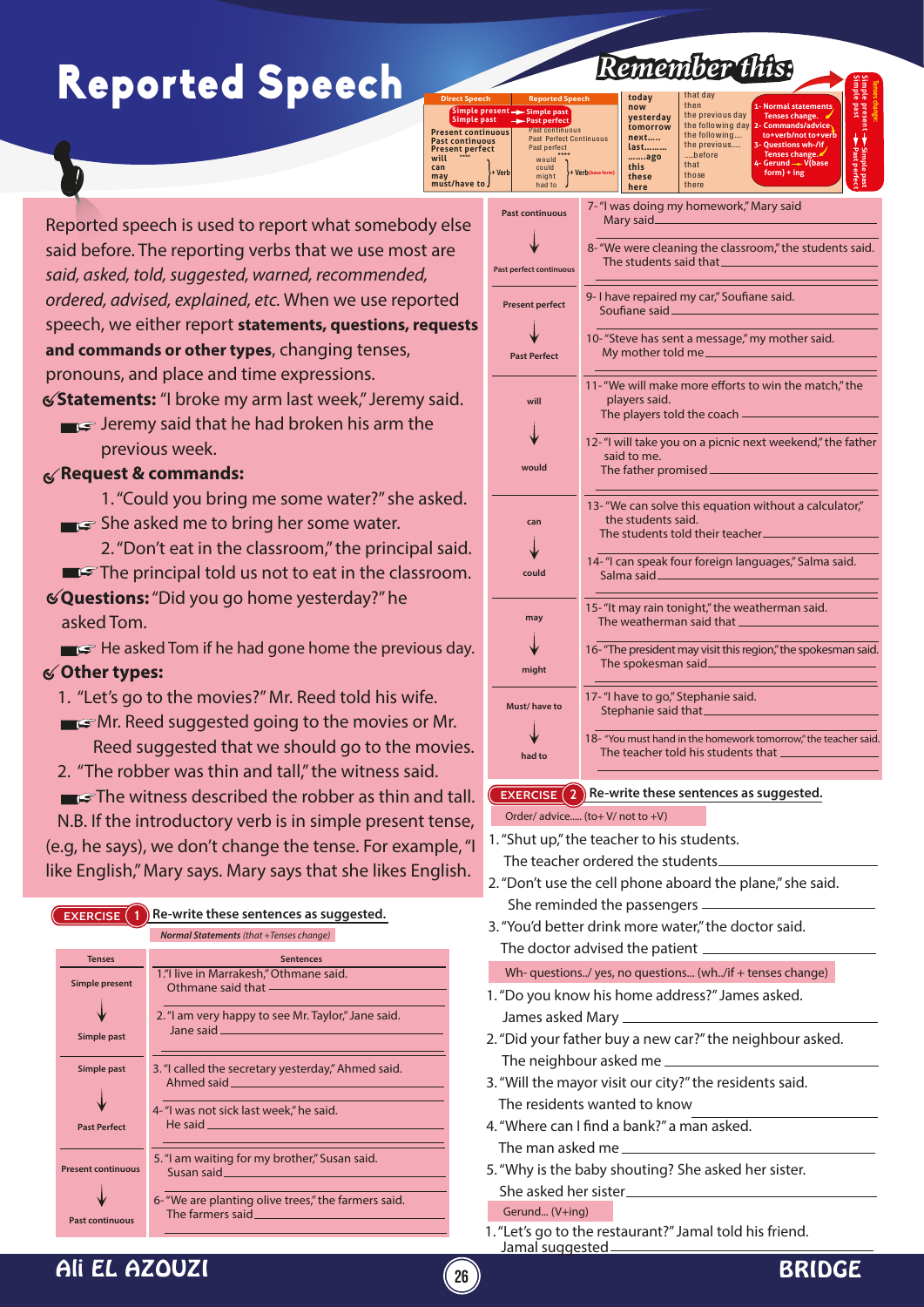# U 7.9



#### **EXERCISE 1 Re-write these sentences as suggested. (6Pts)**

- 1. "I will attend the training session next week," Nada said. Nada said
- 2. "You played well in the match," the coach told the players. The coach told his players
- 3. "Don't leave the door open at night," the mother reminded her daughter. The mother reminded her daughter
- 4. "Will the boss come tomorrow?" Taha asked. Taha asked
- 5. "Where can I find the dollar change?" the tourist asked. The tourist asked the receptionist
- 6. "Why don't you go on a diet," Mrs. Brown to her neighbour. Mrs. Brown advised her neighbour

### **EXERCISE 2 Choose the right answer. (6Pts)**

- 1. "The quiz will be difficult," the teacher said. The teacher said that the quiz **contained an unitary of the difficult.**
- 2. "Let's go to the party?" he said. He suggested \_\_\_\_\_\_\_\_\_\_\_\_\_\_\_to the party.
- 3. "Why don't you eat healthy food?" Maria said. Maria advised her sister \_\_\_\_\_\_\_\_\_\_\_\_\_\_\_healthy food.
- 4. "You shouldn't smoke," Melissa said. Melisa advised her friend .
- 5. "The show has attracted a lot of kids," the show producer said. The show producer said that \_\_\_\_\_\_\_\_\_\_\_\_\_ had attracted a lot of kids.
- 6. "Did you see the clown," the mother asked. The mother asked her son if he the the clown.

### **EXERCISE 3 Re-write these sentences as suggested. (8Pts)**

- 1. "The association has established some new rules," the president said. The president said
- 2. "We have visited each other in Paris," Mary and Sandra said. Mary and Sandra said
- 3. "Do your homework," the father to his daughter. The father reminded his daughter
- 4. "Will the teachers come to the party?"Peter asked his friend. Peter wanted to know
- 5. "Do you need some help?" a man asked an old lady. A man asked an old lady
- 6. "When did you visit Istanbul?" the police asked a visitor. The police asked the visitor
- 7. "I studied Biology last year in that College," Frank said. Frank told the dean
- 8. "Let's go on a picnic to Ourika?" the students to their teacher. The students suggested

| a- would<br>b- could              |  |
|-----------------------------------|--|
| a-going<br>b-to go                |  |
| a- not to eat<br>b- to eat        |  |
| a-to not smoke<br>b- not to smoke |  |
| a- the show<br>b- he              |  |
| a- saw<br>b-had seen              |  |